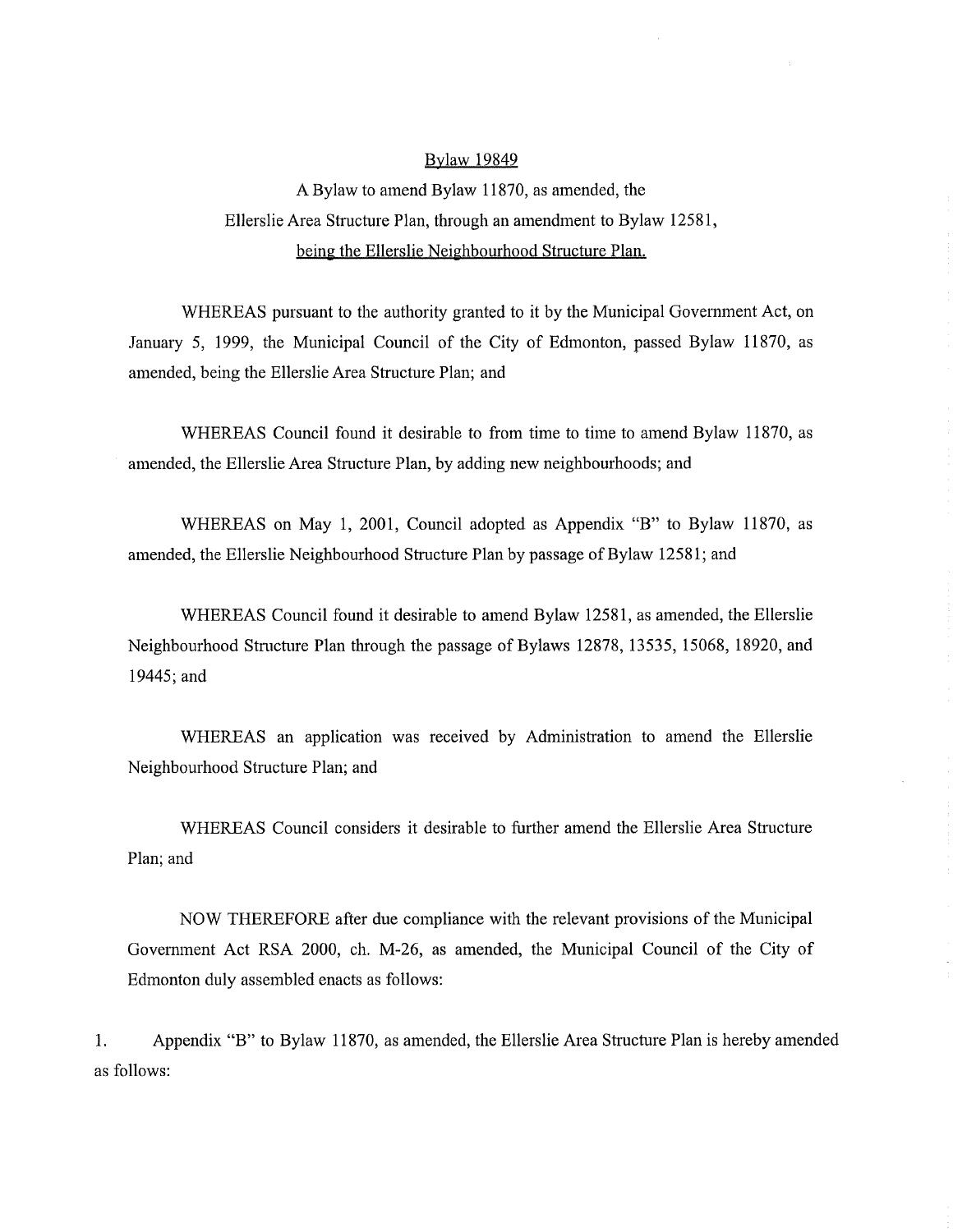a) delete the first sentence of the third paragraph in Section 3.3 Existing  $\&$  Surrounding Land Uses and replace with;

"The Ellerslie NSP contains the existing Wernerville Country Residential development."

b) delete the first paragraph in Section 5.2.3 Special Study Area - Wernerville Country Residential and replace with;

> "Wernerville is an existing country residential development in the eastern side of the plan area bound by the TUC, 66 Street, and Ellerslie Road. Except for three Urban Services (US) zoned properties on 331 - 71 Street SW (Lot F, Block 2, Plan 3309 KS), 330 - 66 Street SW (Lot C, Block 2, Plan 3027 KS), and 430 - 66 Street SW (Lot B, Block 2, Plan 3027 KS), and two properties zoned for commercial uses at 7030 Ellerslie Road SW (Lot G, Block 1, Plan 3027 KS), 6830 Ellerslie Road SW (Lot F, Block 1, Plan 3027 KS), and one property zoned RA7 (Low Rise Apartment Zone) at 6720-2 Avenue SW (Lot Q, Block 1, Plan 3027 KS), there are currently no intentions to redevelop the remainder of this quarter section."

c) delete the all three paragraphs of Section 5.3 Commercial and replace with; "The Ellerslie NSP has two neighbourhood commercial sites and one mixed use site.

> The first commercial site is located in the north west portion of the plan area and is intended to be developed to a maximum area of 0.71 hectares. Given its frontage onto 91st Street the site will act as a node for the surrounding community. The site is separated from residential land uses to the south by a collector road and to the east by landscaping. The site is intended to be developed as a neighbourhood Convenience Commercial area.

The location of the site will ensure convenient access to residents while maintaining appropriate traffic patterns and volumes in the neighbourhood. The commercial uses share an access from both 91 Street with associated cross-access easements and a second access from Edwards Drive.

The second commercial site is located in the southeast portion of the plan area and is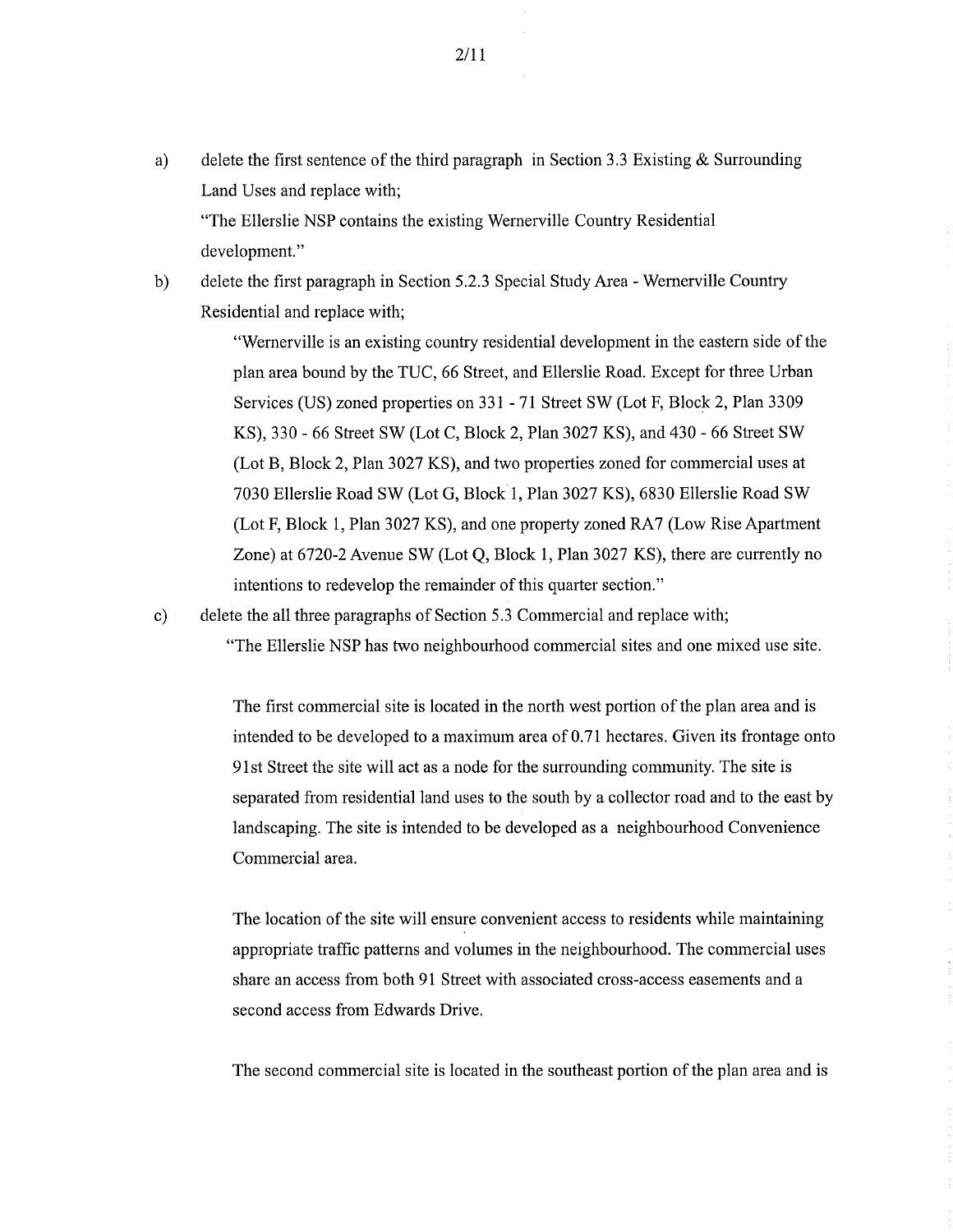fronting onto Ellerslie Road SW. The site is separated from residential land uses to the east, north, and west by landscaping.

The mixed use site is located in the north east portion of the plan area, adjacent to 66 Street SW and fronting onto 2 Avenue SW. The site is separated from residential land uses to the north and west by landscaping. The site may integrate mixed use vertically within a single building, or horizontally within multiple buildings on a site."

- d) delete the first paragraph in Section 5.4 Educational Facilities and replace with; "One site for a public school facility has been allocated in the Ellerslie NSP using accepted locational methods employed by the Public School Board and the City of Edmonton. In new suburban areas, Edmonton Public Schools plans for its facilities using a two tier school system based on Grades K-8 & 9-12, in order to economize on school facilities and field space. As shown on Figure 6.0, a Public K-8 site has been identified in the Ellerslie plan area."
- e) delete the map entitled "Bylaw 19445 Amendment to Ellerslie Neighbourhood Structure Plan" and replace with "Bylaw 19849 Amendment to Ellerslie Neighbourhood Structure Plan" attached hereto as Schedule "A", and forming part of this bylaw;
- delete the Land Use and Population Statistics entitled "Ellerslie Neighbourhood Structure  $\mathbf{f}$ Plan Land Uses and Population Statistics Bylaw 19445" and replace with "Ellerslie Neighbourhood Structure Plan Land Uses and Population Statistics Bylaw 19849" attached hereto as Schedule "B", and forming part of this bylaw;
- g) delete the map entitled "Figure 6 Development Concept" and replace with "Figure 6 Development Concept" attached hereto as Schedule "C", and forming part of this bylaw;
- h) delete the map entitled "Figure 7 Circulation System" and replace with "Figure 7 Circulation System" attached hereto as Schedule "D", and forming part of this bylaw;
- delete the map entitled "Figure 8 Storm Servicing" and replace with "Figure 8 Storm  $i)$ Servicing" attached hereto as Schedule "E", and forming part of this bylaw;
- i) delete the map entitled "Figure 9 Sanitary Servicing" and replace with "Figure 9 Sanitary Servicing"attached hereto as Schedule "F", and forming part of this bylaw; and

3/11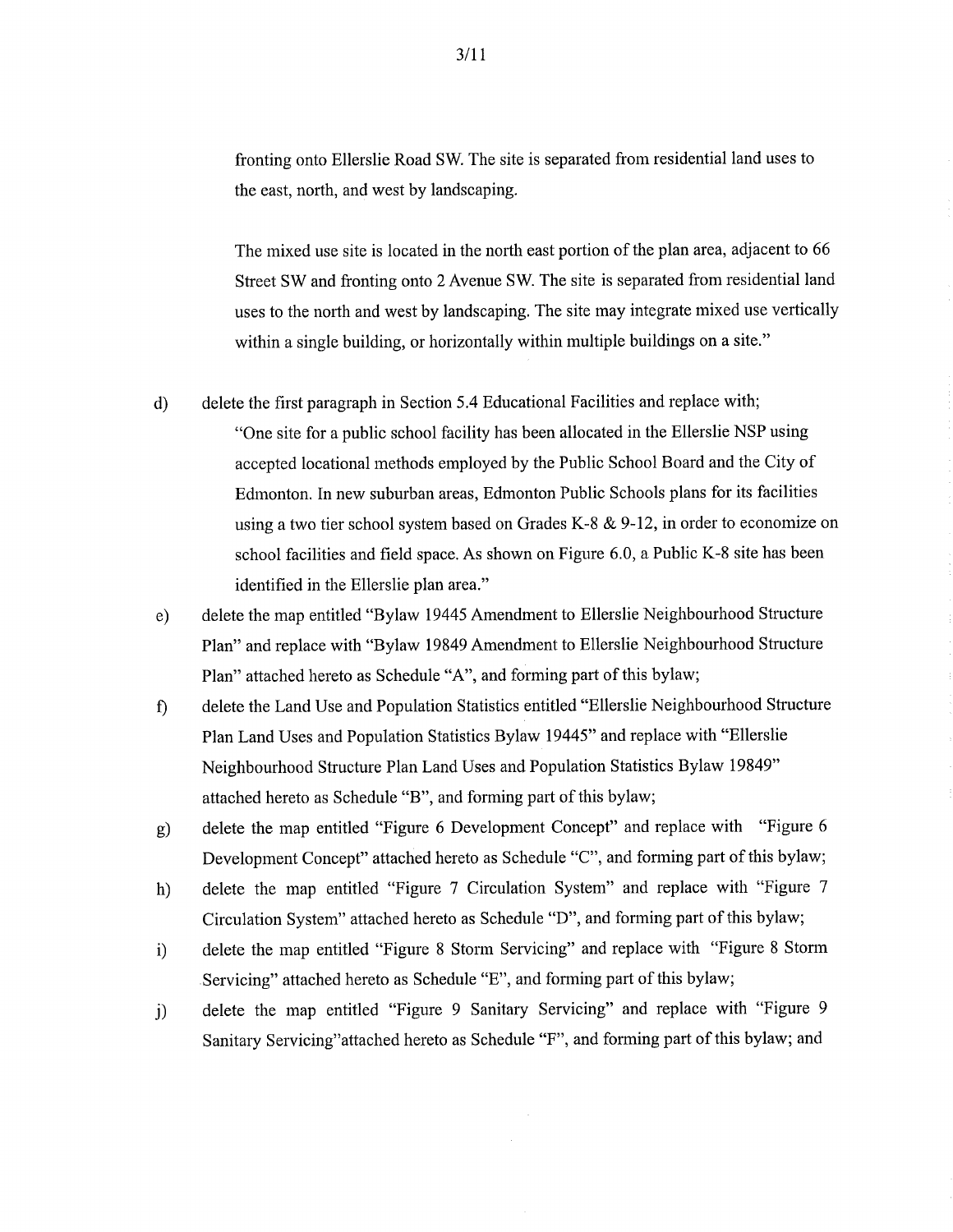k) delete the map entitled "Figure 10 Staging Plan" and replace with "Figure 10 Staging Plan"attached hereto as Schedule "G ", and forming part of this bylaw.

READ a first time this READ a second time this READ a third time this SIGNED and PASSED this

| 8th day of September | , A. D. 2021; |
|----------------------|---------------|
| 8th day of September | , A. D. 2021; |
| 8th day of September | , A. D. 2021; |
| 8th day of September | , A. D. 2021. |

THE CITY OF EDMONTON MAYQ

A/CITY CLERK

 $\hat{\mathcal{A}}$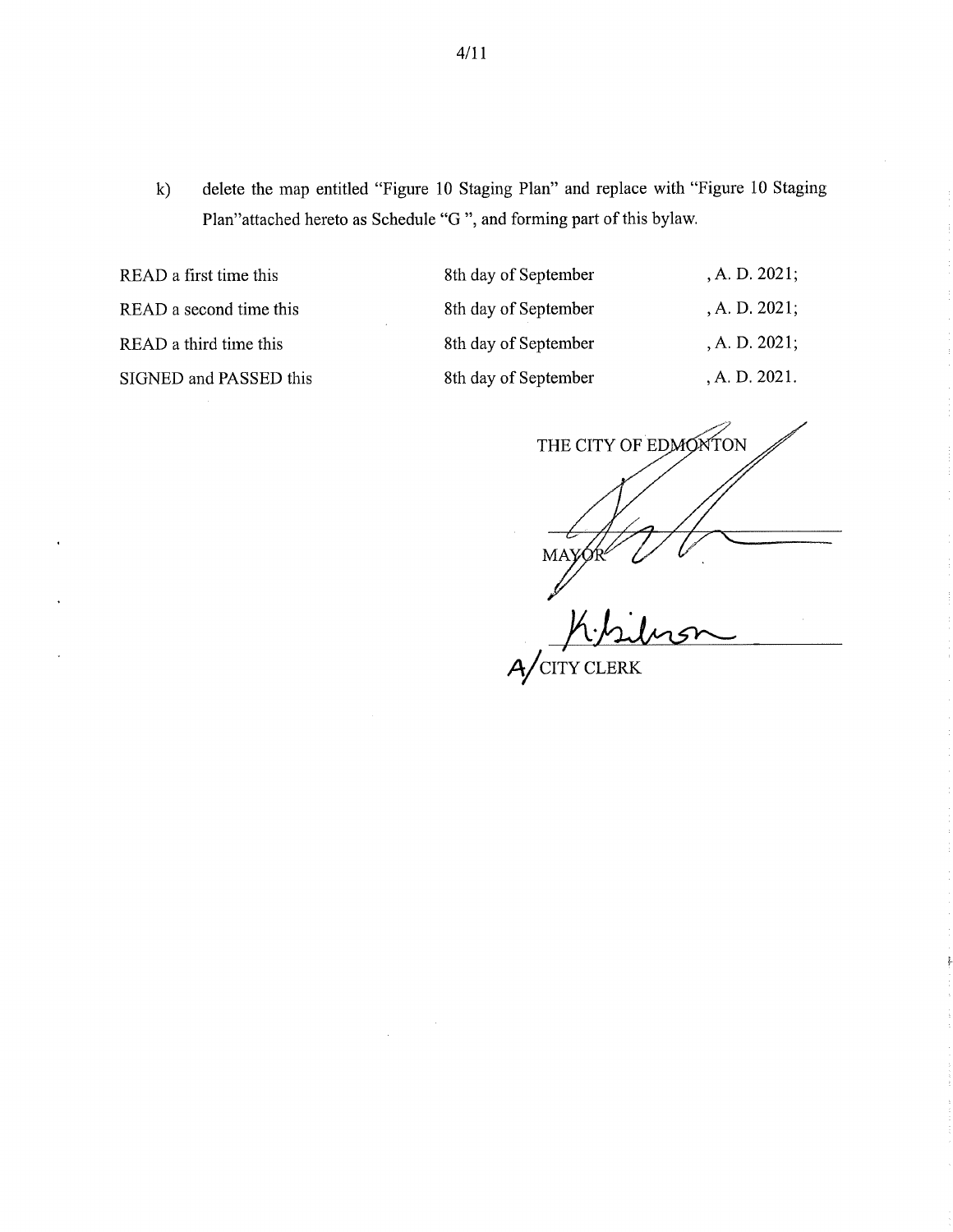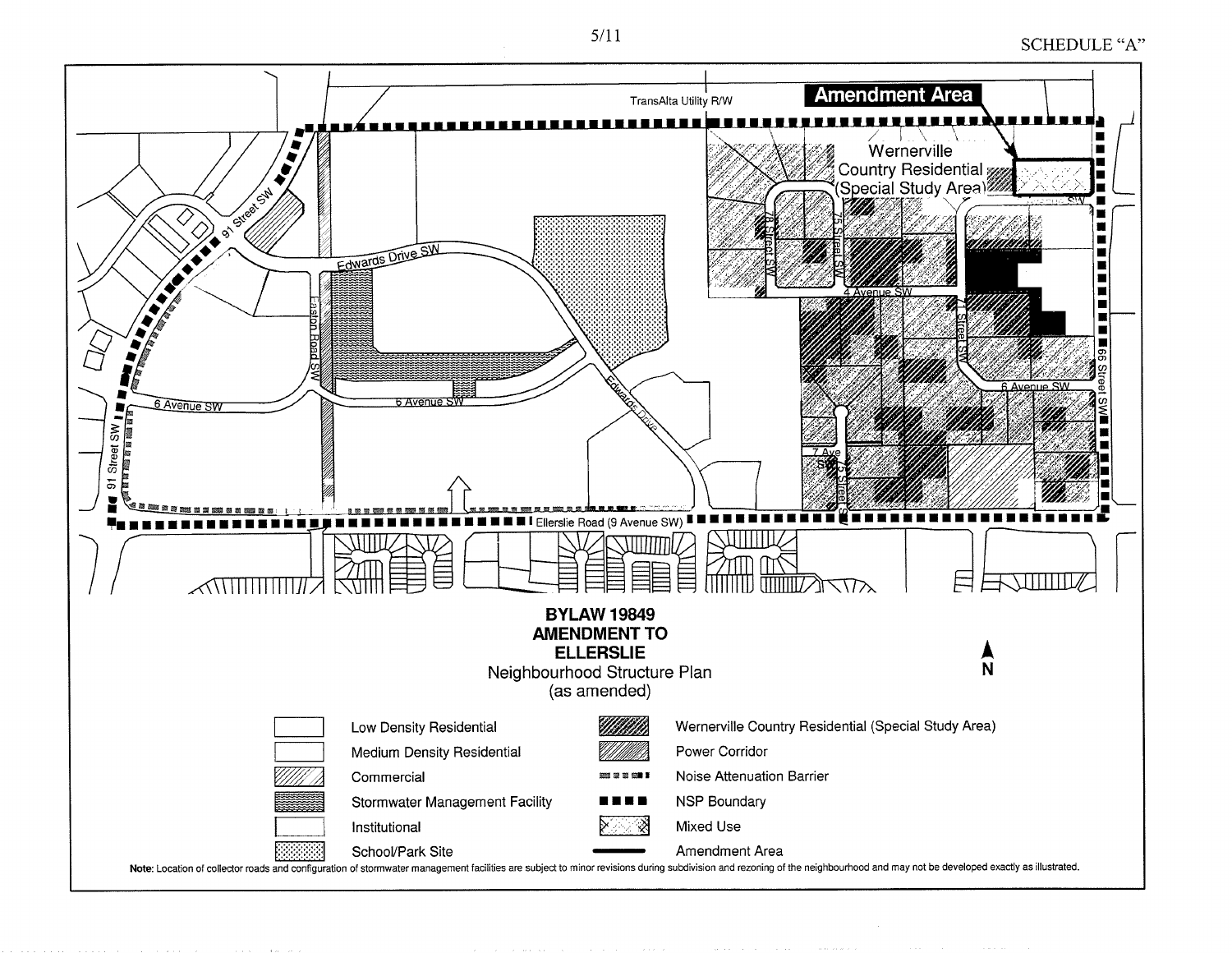## ELLERSLIE NEIGHBOURHOOD STRUCTURE PLAN LAND USE AND POPULATION STATISTICS BYLAW 19849

|                                                                                 |       |              | Area (ha)                              | % of GDA                      |
|---------------------------------------------------------------------------------|-------|--------------|----------------------------------------|-------------------------------|
| <b>Gross Area</b>                                                               |       |              | 158.18                                 |                               |
| Utility/Pipeline Corridors<br>Arterial Roadways                                 |       | 1.87<br>7.69 |                                        |                               |
| <b>Gross Developable Area</b>                                                   |       | 148.62       | 100.00                                 |                               |
| Existing Land Uses (Country Residential Development)                            |       | 48.47        | 32.61                                  |                               |
| Parks and Schools                                                               |       | 6.65         | 4.47                                   |                               |
| Circulation                                                                     |       | 18.65        | 12.55                                  |                               |
| Public Utility – stormwater facility                                            |       | 4.10         | 2.76                                   |                               |
| Net Developable Area                                                            |       |              | 70.75                                  | 47.60                         |
| Institutional<br>Commercial/Residential Mixed Use*<br>Commercial<br>Residential |       |              | 3.64<br>0.35<br>3.18<br>63.58          | 2.45<br>0.24<br>2.14<br>42.78 |
|                                                                                 | Area  | <b>Units</b> | $%$ of<br><b>Total</b><br><b>Units</b> | Population                    |
| Low Density Residential (RF1,<br>RSL, RPL, and RF4)                             | 48.44 | 1,211        | 62%                                    | 4,190                         |
| <b>Medium Density Residential</b><br>(RF5, RA7)                                 | 15.14 | 756          | 38%                                    | 2,251                         |
| <b>Total Residential</b>                                                        | 63.58 | 1,967        | 100%                                   | 6,441                         |
| 43.3 persons per net residential hectare<br>Density:                            |       |              |                                        |                               |

30.9 units per net residential hectare

Notes:

\*\*The total area of this designation is 1.2 ha. The assumed split between residential and non-residential (retail and office) land uses is assumed 70:30 respectively. The residential portion of this designation is accounted for in Medium Density Residential.

Student Generation Statistics

| Level        | Public | <b>Separate</b> | Toal |  |
|--------------|--------|-----------------|------|--|
| Grades K-8   | 834    | 278             | 1112 |  |
| Grades 9-12  | 324    | 108             | 432  |  |
| <b>Total</b> | 1158   | 386             | 1545 |  |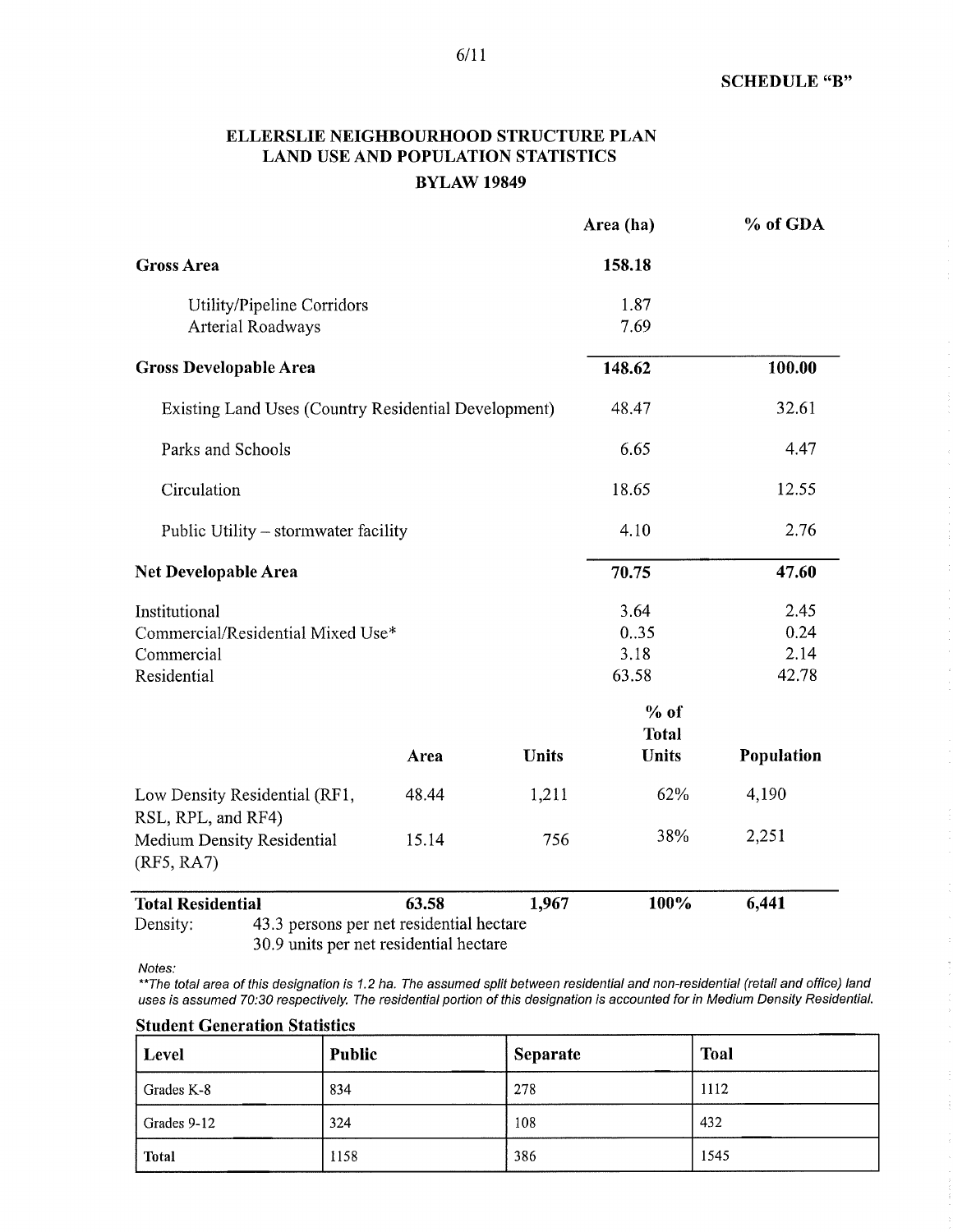7/11 SCHEDULE "C"

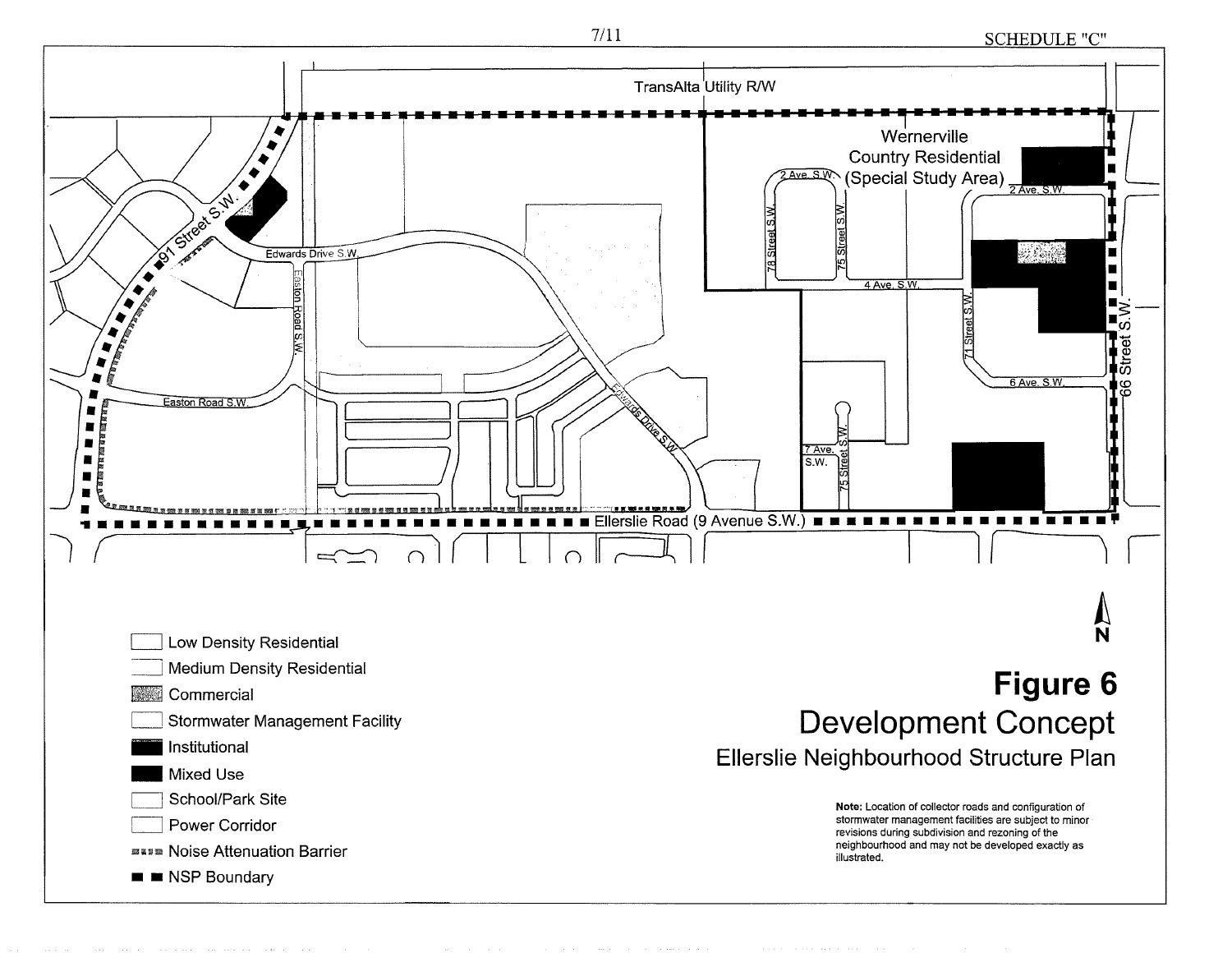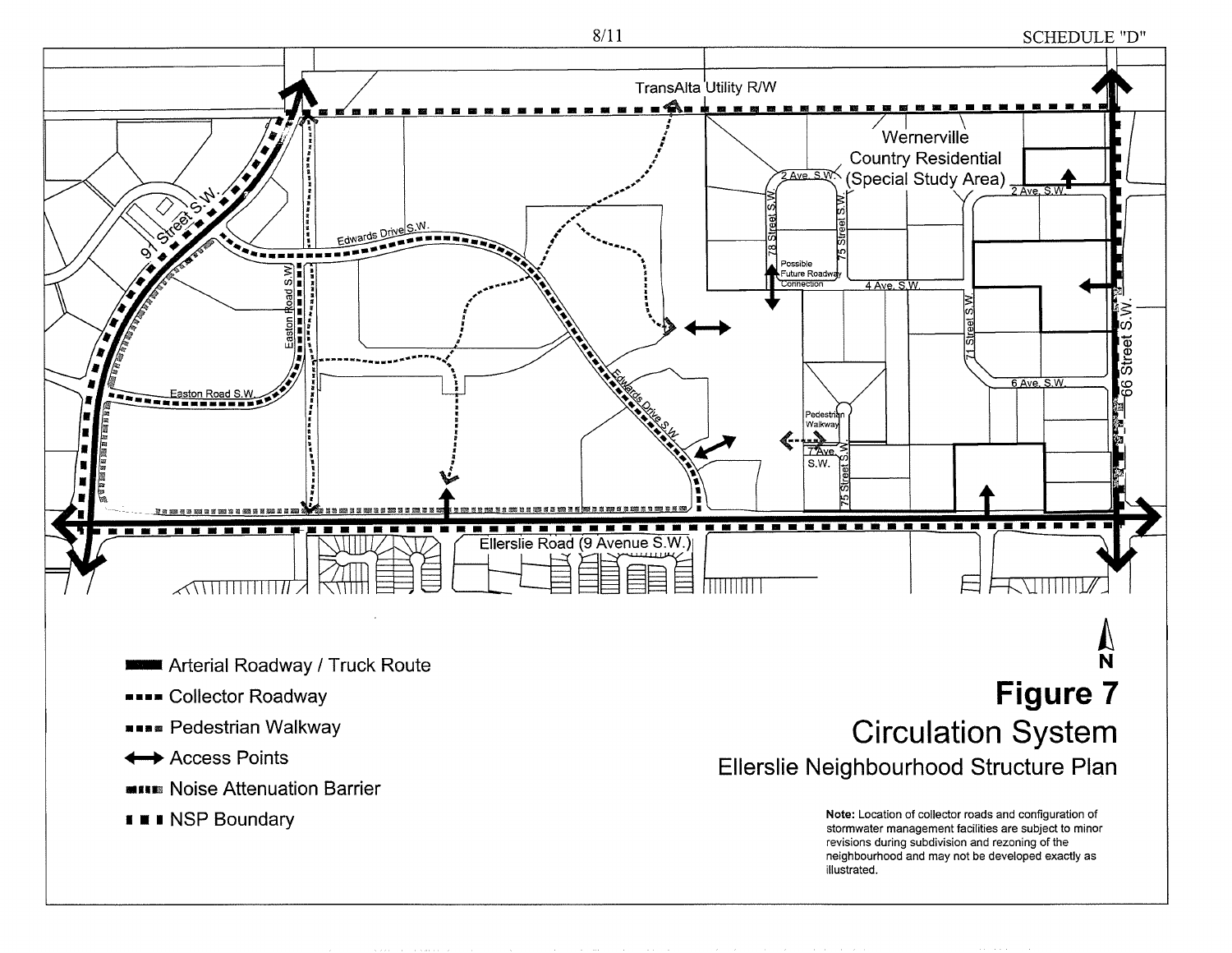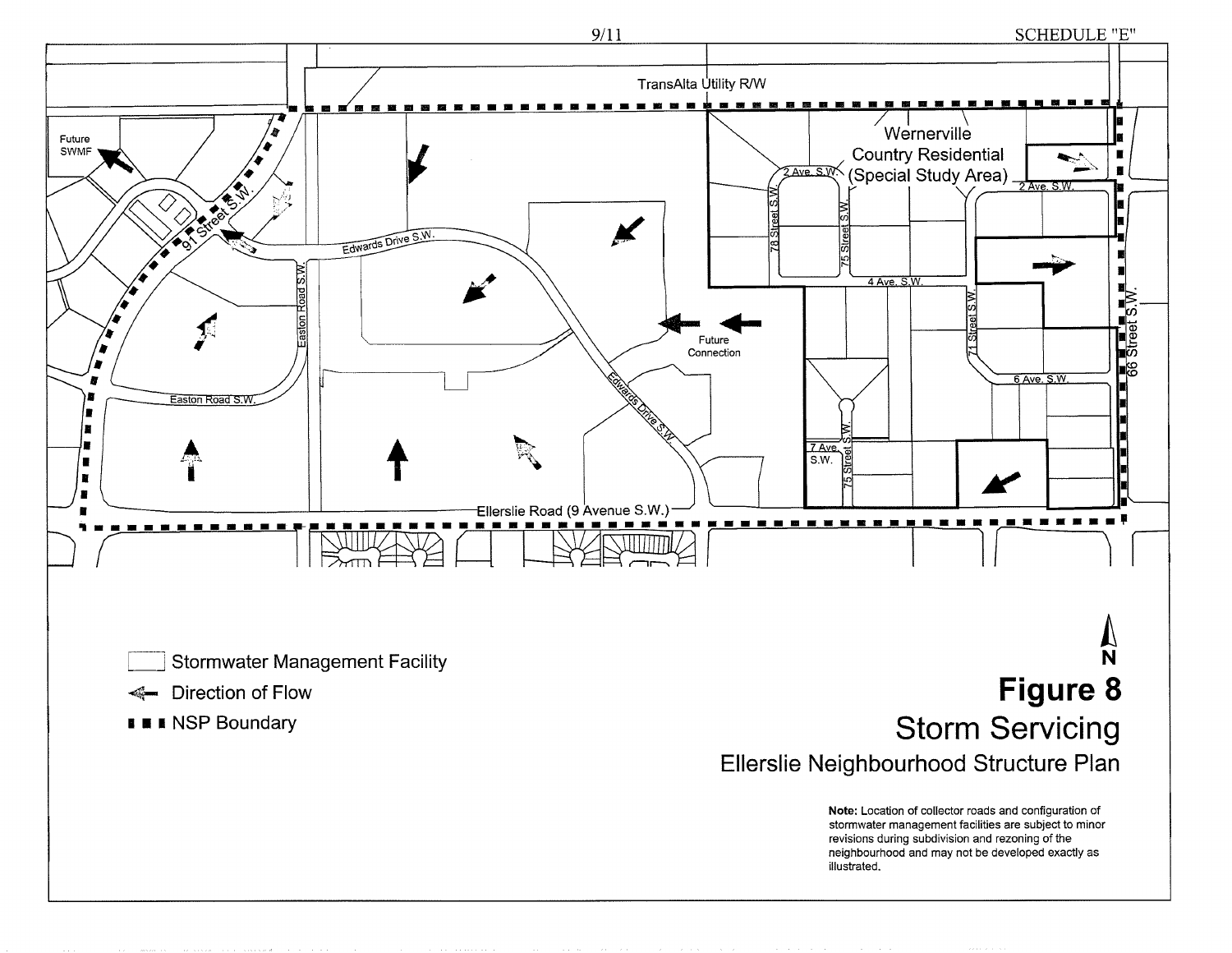

**SCHEDULE "F"**